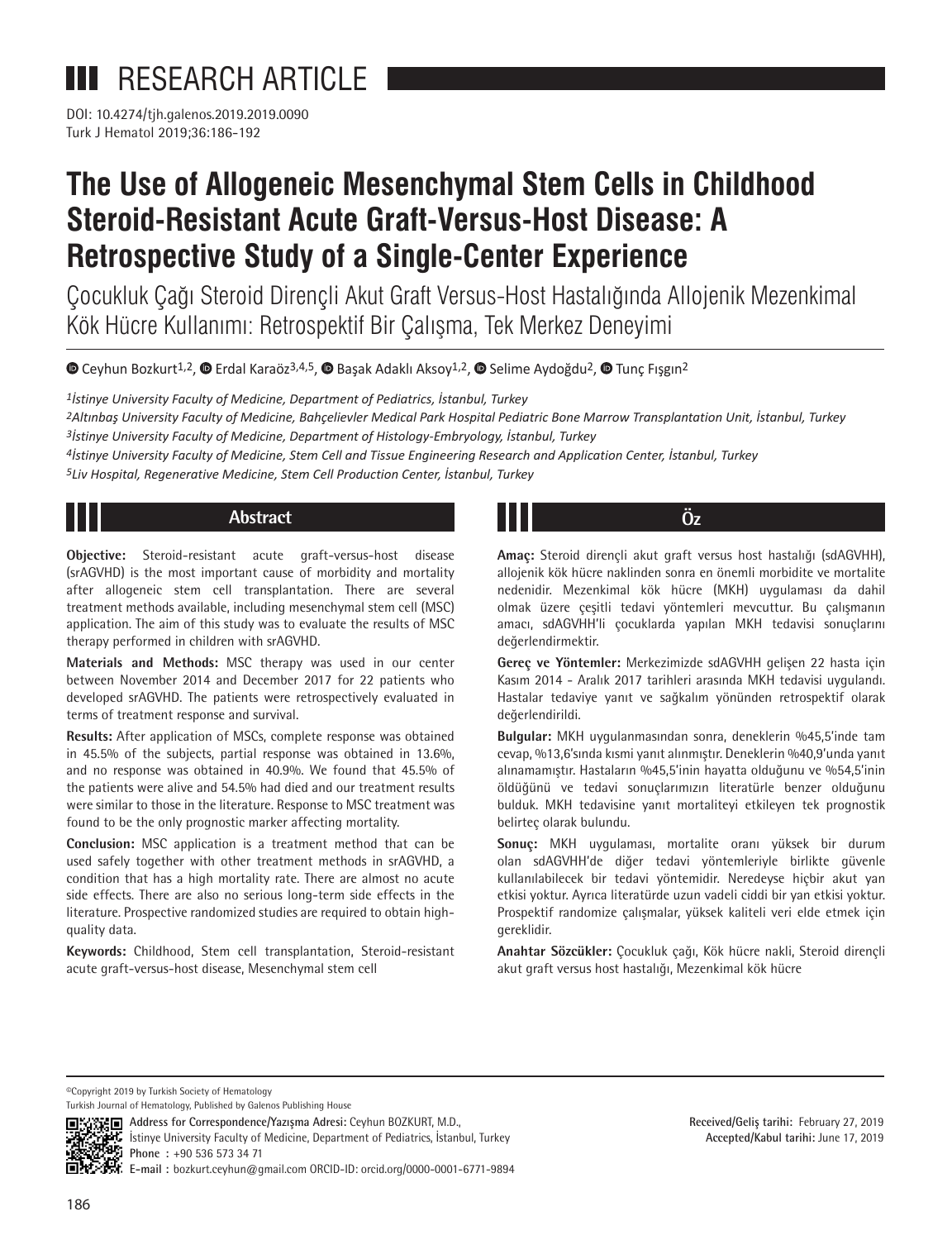# **Introduction**

Steroid-resistant acute graft-versus-host disease (srAGVHD) is the most important cause of morbidity and mortality developing after allogeneic stem cell transplantation. The mortality rate in srAGVHD can reach 90%. Treatment methods such as the use of various types of immunosuppressive agents, extracorporeal photopheresis (ECP), and mesenchymal stem cells (MSCs) are being attempted as second-line treatments in srAGVHD. Various rates of success have been reported with these treatment methods. The use of MSCs derived from humans has been initiated in recent years and there is an increase in the number of publications reporting that the use of MSCs is effective in srAGVHD. The mechanisms of action could be as follows: MSCs are involved in immunosuppressive and trophic immune regulation by secreting various growth factors and cytokines and by their cell-cell interaction mechanisms. Recent studies have shown that MSCs remain in the circulation for a very short time, but they are effective through immunomodulation or inhibition of T-cell activation via the exosomes they secrete, and also by influencing the tryptophan metabolism with indoleamine 2,3-dioxygenase, one of the degradation metabolites of these cells, influencing the adenosine receptor signal system of ectonucleotidase enzymes. They also act by inhibiting the immunomodulatory prostaglandins, cytokines such as IL10 and IL7, chemokines such as chemokine ligand 9, and growth factors such as transforming growth factor via programmed death receptor 1-2 (PDR 1-2) [1,2,3,4,5].

The aim of this study was to evaluate the results of MSC application in patients who developed srAGVHD that could not be controlled with other methods used in our clinic.

## **Materials and Methods**

The files of 22 patients diagnosed with srAGVHD who had undergone allogeneic MSC administration under suitable conditions with the approval of the ethics committee and the Ministry of Health of Turkey between November 2014 and December 2017 at the Altınbaş University Faculty of Medicine's Bahçelievler Medical Park Hospital, Children's Bone Marrow Transplantation Unit, were analyzed retrospectively. Assessment of AGVHD was performed according to the previously published international criteria [6]. Prednisolone or methyl-prednisolone treatment (2 mg/kg/day) was initiated for patients who had clinical manifestations of AGVHD.

Progression in one of the clinical symptoms in the first 3 days after this treatment was initiated or absence of response to the treatment within 7 days was defined as srAGVHD. Secondary treatment modalities included the addition of a new drug such as mycophenolate mofetil or sirolimus and performing an ECP procedure. An ECP procedure was performed for 17 subjects for a total of 4 times on 2 consecutive days with an interval of 1 week. MSCs were administered to the subjects who did not respond immediately after the 4th ECP procedure. MSCs were administered to all patients in the form of an intravenous infusion within 1 h in isotonic saline at a standard dose of 2 million/kg for a minimum of 2 doses and a maximum of 4 doses according to the clinical response observed, with an interval of 1 week. The median duration between the diagnosis of AGVHD and initiation of MSC therapy was 15 days (range: 6-55).

Ten patients received 2 doses, 4 patients received 3 doses, and 8 patients received 4 doses. The median dose of MSCs was 3x10<sup>6</sup> cells per kilogram of body weight. Complete response (CR) to treatment was defined as improvement of all symptoms. Partial response (PR) was defined as improvement of clinical symptoms without complete disappearance. No response was defined as absence of response in clinical symptoms or worsening of the clinical picture. Evaluation of the patients' responses to MSC treatment was performed 28 days after the first infusion and evaluation of survival was performed at least 6 months after the first infusion. In accordance with the Declaration of Helsinki, informed consent was obtained from the families of the patients who were administered MSCs. Approval was also obtained from the İstinye University Faculty of Medicine's Ethics Committee for this study with approval number (2017-KAEK-120)/51.

#### **Procedure for Preparing Mesenchymal Stem Cells**

Umbilical cord tissue-derived MSCs manufactured under current good manufacturing practice (cGMP) conditions (LivMedCell, İstanbul, Turkey) were used in this study. Human umbilical cords were obtained from healthy donors with their written approval. Each umbilical cord unit was manipulated under sterile conditions. These units were cut into sections of approximately 5 cm. The parts were washed with DPBS solution to remove the blood. The arteries and veins were removed to avoid endothelial cell contamination. Wharton's jelly sections were then divided into smaller pieces. Tissue explants were placed into 100-mm2 cell culture plates and cultured in the Nutristem cell culture medium supplemented with 2% human serum and 50 U/mL penicillin-streptomycin. MSCs were grown in a humid atmosphere containing  $5\%$  CO<sub>2</sub> at 37 °C. The cells were subcultured to the third passage. Cell preparation steps were performed according to cGMP requirements as described previously [7,8,9]. The cells were characterized by identifying the potential for differentiation using a flow cytometer and immunohistochemical analysis, cell aging, cell cycle, annexin V/PI staining, and telomerase enzyme activity at the third passage. Quality control and quality assurance for the production of these cells were conducted in accordance with the standards of the Turkish Pharmaceuticals and Medical Devices Agency (TMMDA).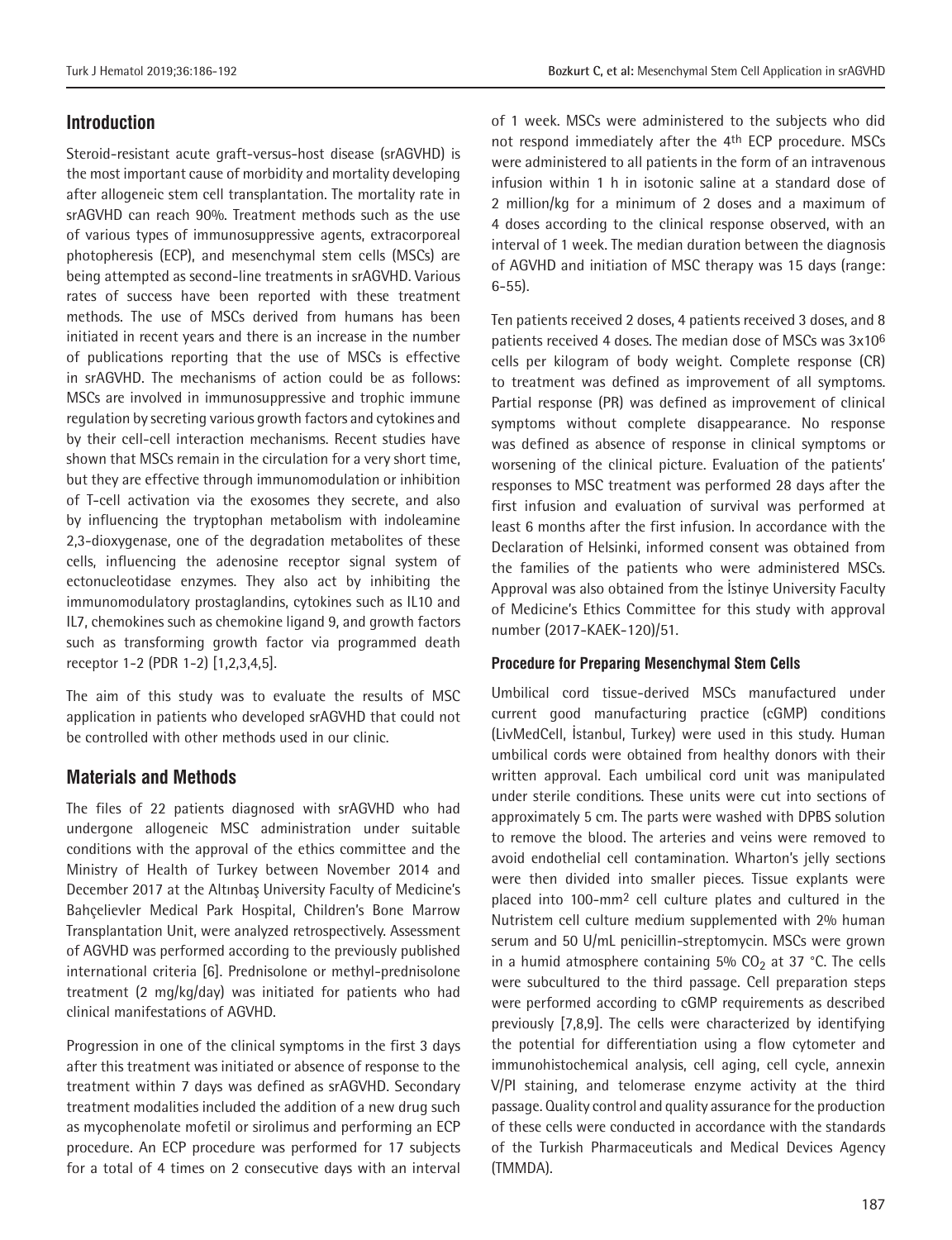#### **Statistical Analysis**

IBM SPSS Statistics 22 (IBM SPSS, Turkey) was used for the statistical analyses. While evaluating the study data, the compliance of quantitative data with a normal distribution was evaluated with the Shapiro-Wilks test and it was found that the parameters did not show a normal distribution. In addition to descriptive statistical methods (mean, standard deviation, frequency), the Kruskal-Wallis test was used for comparison of age for response and the Mann-Whitney U test was used for comparison of age for outcome when comparing quantitative data. Fisher's exact chi-square test and the Fisher-Freeman-Halton test were used for comparison of the quantitative data. A p-value of <0.05 was considered statistically significant.

### **Results**

A total of 22 subjects who developed srAGVHD following allogeneic stem cell transplantation between November 2014 and December 2017 were evaluated. The study was conducted with children aged 15 to 204 months. The study group consisted of 10 (45.5%) male and 12 (54.5%) female subjects. The mean age of the children was 88.95+61.82 months and the median age was 66 months. Table 1 presents the transplantation diagnosis and transplantation process data for these patients.

| Table 1. Patient and transplantation parameters.                                                                                                                 |                   |                |      |  |  |  |
|------------------------------------------------------------------------------------------------------------------------------------------------------------------|-------------------|----------------|------|--|--|--|
|                                                                                                                                                                  |                   | $\mathsf{n}$   | 0/0  |  |  |  |
| Diagnosis                                                                                                                                                        | Malignant         | 9              | 40.9 |  |  |  |
|                                                                                                                                                                  | Non-malignant     | 13             | 59.1 |  |  |  |
| Source of<br>hematopoietic stem<br>cells                                                                                                                         | <b>PB</b>         | 11             | 50   |  |  |  |
|                                                                                                                                                                  | <b>BM</b>         | 9              | 41   |  |  |  |
|                                                                                                                                                                  | PB+BM             | $\overline{2}$ | 9    |  |  |  |
| Donor type                                                                                                                                                       | <b>MRD</b>        | 9              | 40.9 |  |  |  |
|                                                                                                                                                                  | <b>MUD</b>        | 12             | 54.5 |  |  |  |
|                                                                                                                                                                  | Haploidentical    | 1              | 4.5  |  |  |  |
| Conditioning regimen                                                                                                                                             | Myeloablative     | 19             | 86.4 |  |  |  |
|                                                                                                                                                                  | Non-myeloablative | 3              | 13.6 |  |  |  |
| Extracorporeal<br>photopheresis<br>procedure                                                                                                                     | Performed         | 17             | 77.3 |  |  |  |
|                                                                                                                                                                  | Not performed     | 5              | 22.7 |  |  |  |
| Response to MSC<br>treatment                                                                                                                                     | No response       | 9              | 40.9 |  |  |  |
|                                                                                                                                                                  | Partial response  | 3              | 13.6 |  |  |  |
|                                                                                                                                                                  | Complete response | 10             | 45.5 |  |  |  |
| Overall GVHD grade                                                                                                                                               | $\overline{2}$    | $\overline{4}$ | 18.2 |  |  |  |
|                                                                                                                                                                  | 3                 | 10             | 45.5 |  |  |  |
|                                                                                                                                                                  | 4                 | 8              | 36.3 |  |  |  |
| <b>Final status</b>                                                                                                                                              | Exitus            | 12             | 54.5 |  |  |  |
|                                                                                                                                                                  | Alive             | 10             | 45.5 |  |  |  |
| PB: Peripheral blood, BM: bone marrow, MRD: matched related donor, MUD: matched<br>unrelated donor, MSC: mesenchymal stem cell, GVHD: graft-versus-host disease. |                   |                |      |  |  |  |

Malignancy was present in 41% of the children. The stem cell source was peripheral blood (PB) in 50%, bone marrow (BM) in 40.9%, and PB+BM in 9.1%. The donor source for transplantation was a matched unrelated donor (MUD) in 54.5% cases and matched related donor (MRD) in 40.9%. Haploidentical transplantation was performed for only 1 child. A myeloablative regimen was administered for preparation in 86.4% of the children. ECP was performed for 77.3% of the subjects who developed AGVHD. When the subjects were graded according to their pre-treatment AGVHD status, it was found that 18.2% had Grade 2 AGVHD, 45.5% Grade 3 AGVHD, and 36.4% Grade 4 AGVHD.

After administration of MSCs, CR was obtained in 45.5% of the subjects, PR was obtained in 13.6%, and no response was obtained in 40.9%. Table 2 presents the overall and organspecific AGVHD grades and the general response to MSC therapy. When the patients were evaluated according to organspecific response, a 42% response rate was obtained in the liver AGVHD group, a 77% response rate was obtained in the skin AGVHD group, and a 44% response rate was obtained in the gastrointestinal AGVHD group. When the final status was evaluated, it was found that 45.5% of the patients were alive and 54.5% had died.

When the deceased subjects were evaluated, it was found that 40% of the male subjects and 66.7% of the female subjects had died. The difference was not statistically significant (p>0.05). There was also no statistically significant difference between the mean ages of the children who had died and those who were alive (p>0.05).

We found that 44.4% of the children diagnosed with a malignancy and 61.5% of the children who had a non-malignant disorder had died. The difference was not statistically significant  $(p>0.05)$ .

The mortality rate was found to be 36.4% in the children whose stem cell source was PB, 77.8% in the children whose stem cell source was BM, and 50% in the children whose stem cell source was PB+BM. The difference was not statistically significant (p>0.05). Similarly, the mortality rate was found to be 66.7% in the children whose donor type was MRD and 50% in those whose donor type was MUD. Again, the difference was not statistically significant (p>0.05).

The mortality rate was found to be 47.4% in the children with a myeloablative conditioning regime and 53.6% in those with a non-myeloablative conditioning regimen. The difference was not statistically significant (p>0.05).

The mortality rate was found to be 67.4% in the children who had undergone ECP and 20% in the children who had not undergone ECP. The difference was not statistically significant  $(p>0.05)$ .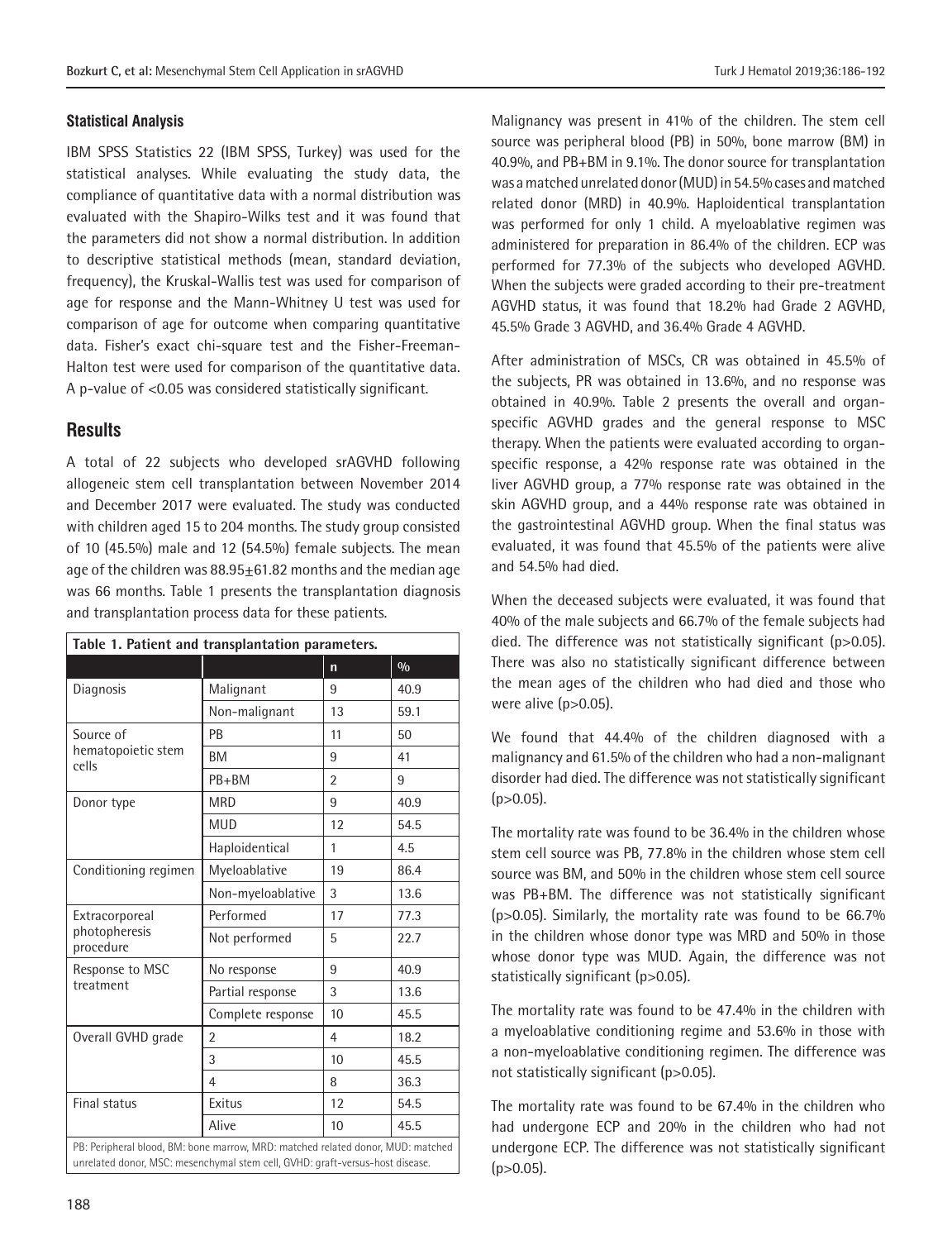The mortality rates by grade of AGVHD were found to be 50%, 50%, and 62.5% for Grades 2, 3, and 4, respectively. The difference was not statistically significant (p>0.05).

A statistically significant correlation was found between treatment response and mortality  $(p=0.001; p<0.05)$ . Mortality was observed in all patients who did not respond to MSC treatment (100%), in 66.7% of those with PR, and only in 10% of those with CR. A statistically significant correlation was found between response to MSC treatment and mortality based on these results  $(p<0.001; p<0.05)$ .

Table 3 presents the factors affecting survival in our patients.

We did not observe any side effects related to MSC infusion in any of the patients.

## **Discussion**

The use of MSCs in srAGVHD has gradually increased since 2004 when they were clinically used for the first time. Although it has been reported that prophylactic use of MSCs before stem cell application decreases the AGVHD rate [10,11,12], MSC therapy is usually used after AGVHD is diagnosed. It has been reported that the response rate is 15%-75% [13,14,15,16,17]. The response

was reported to be better in cases of childhood srAGVHD in studies that evaluated pediatric and adult cases together [16,18]. The response rate in our series was approximately 58%, comparable to the literature.

There are various applications regarding the MSC donor source. The usual MSC source is bone marrow [19,20]. We obtained MSCs from Wharton's jelly derived from the cord blood of a single donor. Kuçi et al. [21] reported an overall survival rate of 71±11% at 2 years of follow-up for their entire patient cohort with MSCs that they prepared from monocytes from multiple donors compared to a survival rate of  $51.4 \pm 9.0\%$ in their historical control group. They stated that the reason could be allosuppression differences that might have been present between the MSCs obtained from the donors, and they believed that they could increase the mean allosuppression rate in MSC treatments by increasing donor diversity. Randomized prospective studies are required to determine the effectiveness of MSCs obtained from single or multiple donors.

The frequency and number of infusions for MSC applications can vary. The reported number of MSC doses ranges from 1 to 7 and the doses range from  $0.4x10^6$ /kg to  $10x10^6$ /kg [19]. Kurtzberg et al. [14] administered MSC treatment in pediatric

| Table 2. Overall and organ-specific acute graft-versus-host disease grades and response to mesenchymal stem cell therapy. |                               |                            |                                                                                                       |                                 |                     |                      |  |  |
|---------------------------------------------------------------------------------------------------------------------------|-------------------------------|----------------------------|-------------------------------------------------------------------------------------------------------|---------------------------------|---------------------|----------------------|--|--|
| Patient no.                                                                                                               | <b>Overall AGVHD</b><br>grade | <b>Skin AGVHD</b><br>grade | <b>Liver AGVHD</b><br>grade                                                                           | Gastrointestinal<br>AGVHD grade | General<br>response | <b>Outcome</b>       |  |  |
| 1                                                                                                                         | 3                             | 2                          | 3                                                                                                     | $\mathbf{0}$                    | <b>CR</b>           | Alive                |  |  |
| $\overline{2}$                                                                                                            | 3                             | $\overline{2}$             | $\overline{2}$                                                                                        | $\sqrt{3}$                      | <b>NR</b>           | Dead (infection)     |  |  |
| 3                                                                                                                         | 3                             | $\overline{2}$             | 3                                                                                                     | $\overline{2}$                  | <b>CR</b>           | Alive (chronic GVHD) |  |  |
| 4                                                                                                                         | 3                             | $\sqrt{3}$                 | $\overline{2}$                                                                                        | $\mathbf{0}$                    | <b>CR</b>           | Alive                |  |  |
| 5                                                                                                                         | $\overline{4}$                | $\overline{2}$             | $\overline{2}$                                                                                        | $\overline{4}$                  | <b>NR</b>           | Dead (infection)     |  |  |
| 6                                                                                                                         | $\overline{2}$                | $\overline{2}$             | $\mathbf{1}$                                                                                          | $\Omega$                        | PR                  | Alive (chronic GVHD) |  |  |
| $\overline{7}$                                                                                                            | 3                             | $\overline{2}$             | $\mathbf{1}$                                                                                          | 3                               | <b>NR</b>           | Dead (infection)     |  |  |
| 8                                                                                                                         | 4                             | $\mathbf{1}$               | $\overline{2}$                                                                                        | 4                               | <b>NR</b>           | Dead (infection)     |  |  |
| 9                                                                                                                         | $\overline{4}$                | $\overline{2}$             | 3                                                                                                     | $\overline{4}$                  | <b>NR</b>           | Dead (infection)     |  |  |
| 10                                                                                                                        | $\overline{4}$                | 3                          | 3                                                                                                     | $\overline{4}$                  | <b>NR</b>           | Dead (infection)     |  |  |
| 11                                                                                                                        | 3                             | $\overline{2}$             | $\Omega$                                                                                              | 1                               | <b>CR</b>           | Alive (chronic GVHD) |  |  |
| 12                                                                                                                        | $\overline{2}$                | $\overline{2}$             | 1                                                                                                     | $\mathbf{0}$                    | <b>CR</b>           | Alive                |  |  |
| 13                                                                                                                        | 3                             | $\overline{2}$             | $\Omega$                                                                                              | 3                               | <b>NR</b>           | Dead                 |  |  |
| 14                                                                                                                        | 3                             | $\sqrt{3}$                 | $\overline{0}$                                                                                        | $\overline{2}$                  | <b>CR</b>           | Dead (relapse)       |  |  |
| 15                                                                                                                        | 2                             | $\overline{2}$             | 1                                                                                                     | $\overline{2}$                  | PR                  | Dead (infection)     |  |  |
| 16                                                                                                                        | 3                             | $\overline{2}$             | $\Omega$                                                                                              | $\sqrt{3}$                      | <b>CR</b>           | Alive                |  |  |
| 17                                                                                                                        | 4                             | $\overline{2}$             | $\overline{2}$                                                                                        | 4                               | <b>NR</b>           | Dead (infection)     |  |  |
| 18                                                                                                                        | $\overline{4}$                | $\overline{2}$             | $\overline{0}$                                                                                        | 4                               | <b>CR</b>           | Alive (chronic GVHD) |  |  |
| 19                                                                                                                        | 2                             | $\overline{2}$             | $\overline{2}$                                                                                        | $\overline{2}$                  | PR                  | Dead                 |  |  |
| 20                                                                                                                        | 3                             | $\overline{2}$             | $\overline{0}$                                                                                        | $\sqrt{3}$                      | <b>NR</b>           | Dead                 |  |  |
| 21                                                                                                                        | $\overline{4}$                | 3                          | $\Omega$                                                                                              | $\overline{4}$                  | <b>CR</b>           | Alive (chronic GVHD) |  |  |
| 22                                                                                                                        | $\overline{4}$                | 3                          | $\Omega$                                                                                              | $\overline{4}$                  | <b>CR</b>           | Alive                |  |  |
|                                                                                                                           |                               |                            | CR: Complete response, PR: partial response, NR: no response, AGVHD: acute graft-versus-host disease. |                                 |                     |                      |  |  |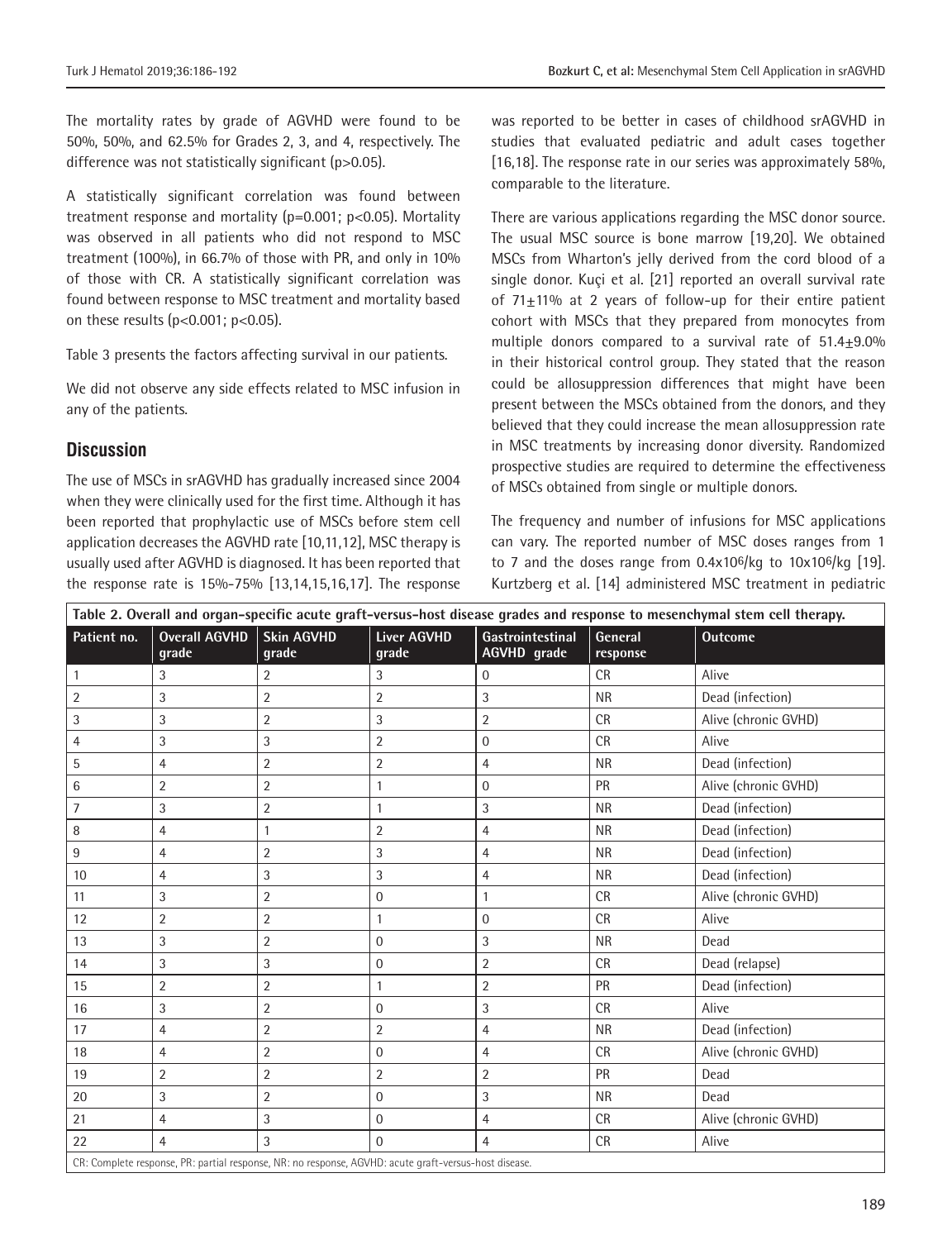| Table 3. Evaluation of the parameters affecting final status.                                                                            | <b>Final status</b> |                        |                        |                    |  |  |
|------------------------------------------------------------------------------------------------------------------------------------------|---------------------|------------------------|------------------------|--------------------|--|--|
|                                                                                                                                          |                     | Alive                  | <b>Dead</b>            | p                  |  |  |
|                                                                                                                                          |                     |                        |                        |                    |  |  |
|                                                                                                                                          |                     | n(0/0)                 | n(0/0)                 |                    |  |  |
| Sex                                                                                                                                      | Male                | $4(40\%)$              | $6(60\%)$              | 0.3911             |  |  |
|                                                                                                                                          | Female              | 8 (66.7%)              | $4(33.3\%)$            |                    |  |  |
| Diagnosis                                                                                                                                | Malignant           | $4(44.4\%)$            | $5(55.6\%)$            | 0.6661             |  |  |
|                                                                                                                                          | Non-malignant       | $8(61.5\%)$            | $5(38.5\%)$            |                    |  |  |
|                                                                                                                                          | PB                  | $4(36.4\%)$            | $7(63.6\%)$            | 0.1382             |  |  |
| Source of hematopoietic stem cells                                                                                                       | <b>BM</b>           | $7(77.8\%)$            | $2(22.2\%)$            |                    |  |  |
|                                                                                                                                          | PB+BM               | $1(50\%)$              | $1(50)\%$              |                    |  |  |
|                                                                                                                                          | <b>MRD</b>          | $6(66.7\%)$            | $3(33.3\%)$            | 0.6602             |  |  |
| Donor type                                                                                                                               | <b>MUD</b>          | $6(50\%)$              | $6(50\%)$              |                    |  |  |
|                                                                                                                                          | Haploidentical      | $0(0\%)$               | $1(100\%)$             |                    |  |  |
|                                                                                                                                          | Myeloablative       | $9(47.4\%)$            | 10 (52.6%)             | 0.2211             |  |  |
| Conditioning regimen                                                                                                                     | Non-myeloablative   | 3 (100%)               | $0(0\%)$               |                    |  |  |
|                                                                                                                                          | Performed           | 11 (64.7%)             | $6(35.3\%)$            | 0.135 <sup>1</sup> |  |  |
| Extracorporeal photopheresis procedure                                                                                                   | Not performed       | $1(20\%)$              | $4(80\%)$              |                    |  |  |
|                                                                                                                                          | $\overline{2}$      | $2(50\%)$              | $2(50\%)$              | 0.8642             |  |  |
| Overall AGVHD grade                                                                                                                      | 3                   | $5(50\%)$              | $5(50\%)$              |                    |  |  |
|                                                                                                                                          | $\overline{4}$      | $5(62.5\%)$            | $3(37.5\%)$            |                    |  |  |
|                                                                                                                                          | No response         | $9(100\%)$             | $0(0\%)$               | $0.001*2$          |  |  |
| Response to MSC treatment                                                                                                                | Partial response    | $2(66.7\%)$            | $1(33.3\%)$            |                    |  |  |
|                                                                                                                                          | Complete response   | $1(10\%)$              | $9(90\%)$              |                    |  |  |
| Age, mean $\pm$ SD (median)                                                                                                              |                     | $99.83 \pm 66.33$ (83) | $75.90 \pm 56.50$ (66) | 0.3193             |  |  |
| <sup>1</sup> Fisher's exact test, <sup>2</sup> Fisher-Freeman-Halton test, <sup>3</sup> Mann-Whitney U test, *Statistically significant. |                     |                        |                        |                    |  |  |

PB: Peripheral blood, BM: bone marrow, MRD: matched related donor, MUD: matched unrelated donor, MSC: mesenchymal stem cell, AGVHD: acute graft-versus-host disease.

cases of srAGVHD for a consecutive 4-week period at a dose of 2 million/kg (the same dose as in our study) twice a week. The general response rate was 61.3%. This response rate is similar to ours. Evaluation of these two studies revealed that application of MSC treatment twice a week had no additional benefit and increased treatment costs. Similar results were obtained with MSC application in cases of srAGVHD using intervals of 2 weeks with a different method in the study of Erbey et al. [22]. MSC applications are generally conducted with intervals of 1 week according to the literature.

When the factors affecting survival in MSC treatments were investigated in our study, the presence of a response to MSC treatment was the only prognostic indicator affecting mortality. The general survival rate was found to be 63.8% in patients with CR to MSC treatment in the 2nd year following MSC application, whereas it was found to be 0% in the groups with PR or no response in the study conducted by Erbey et al. [22] in Turkey. Similarly, the general survival rate was found to be 69% in patients with CR to treatment, whereas it was found to be 0% during the 2.9-year follow-up period following MSC administration in srAGVHD patients in the study by Ball et al. [23]. In the study conducted by Resnick et al. [18], multivariate analysis demonstrated that initial response (partial or complete) had a significant independent influence on 6-month survival (hazard ratio: 29.4). These findings also support our results showing a high survival rate with MSC treatment when CR was obtained.

Introna et al. [16] reported better response in Grade 2 subjects compared to Grade 3 and 4 subjects in their study. Resnick et al. [18] reported that the overall survival was lower in Grade 4 GVHD patients compared to Grade 2 and 3 GVHD patients. No association was observed between grade status and treatment response in our patients.

It has been proposed that tumor recurrence [24,25] and an increase in infections may occur as a long-term side effect of MSC applications. No short-term acute side effects were observed in relation to the MSC applications in our study. Disease relapse was observed in one of the 9 patients who had malignancy in our study. Kuçi et al. [21] found that the relapse rate was 9% in their patients who had srAGVHD. We did not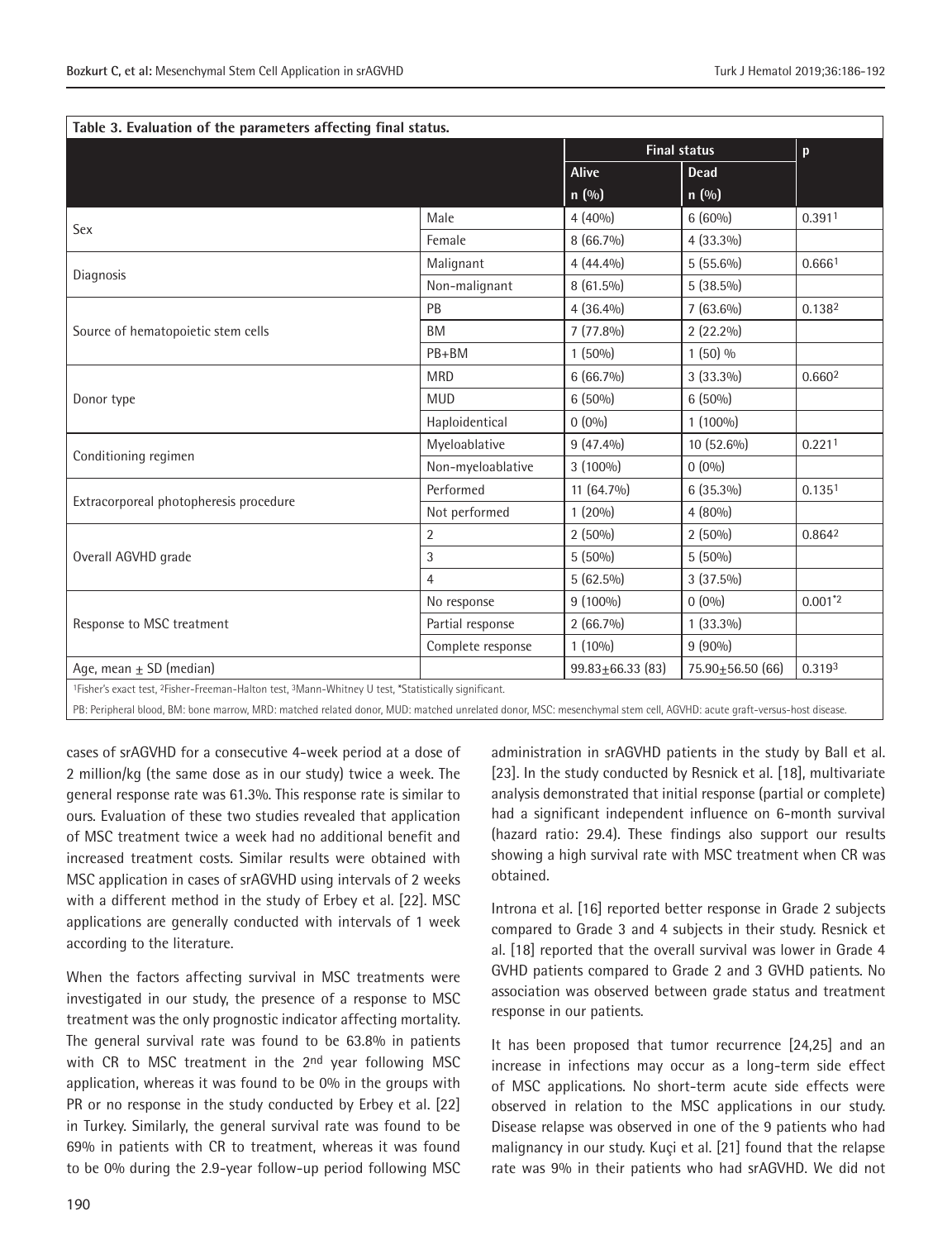evaluate whether the infection rate had increased. Other studies have not reported an adverse effect that increased the rate of infection [12,26,27].

In a great portion of our subjects, ECP was applied before MSC administration. The weakness of our study was thus that the responses were not solely associated with MSC administration. There was a possibility that the ECP procedure also contributed to this improvement. MSC application might have increased the immunosuppressive effect of ECP or might have possibly led to an improvement in GVHD by itself.

#### **Conclusion**

MSC administration is a treatment method that can be used safely together with other treatment methods in srAGVHD, a condition that has a high mortality rate. There are almost no acute side effects. The literature also reports no serious longterm side effects. Randomized prospective studies are required to obtain high-quality data about the effectiveness, safety, and side effects of MSC application in cases of srAGVHD.

#### **Ethics**

**Ethics Committee Approval:** This study was approved by the İstinye University Faculty of Medicine Ethics Committee, approval number: (2017-KAEK-120)/51. This study was conducted in accordance with the World Medical Association's Declaration of Helsinki (2000).

**Informed Consent:** Informed consent was obtained from parents or legal guardians before enrollment in the study.

#### **Authorship Contributions**

Medical Practices: C.B, E.K., B.A.A., S.A., T.F.; Concept: C.B, E.K., T.F.; Design: C.B, E.K., T.F.; Data Collection or Processing: C.B, B.A.A.; Analysis or Interpretation: C.B, E.K., B.A.A., S.A., T.F.; Literature Search: C.B, E.K., B.A.A., S.A., T.F.; Writing: C.B, E.K., T.F.

**Conflict of Interest:** The authors of this paper have no conflicts of interest, including specific financial interests, relationships, and/or affiliations relevant to the subject matter or materials included.

#### **References**

- 1. Tekeli S, Naghavi EA, Gökçe B, Sır G, Yiğittürk G, Çavuşoğlu T, Uyanikgil Y. Kök hücreler; mezenkimal kök hücreler ve güncel klinik uygulamaları. FNG & Bilim Tıp Transplantasyon Dergisi 2016;1:72-83.
- 2. Dunavin N, Dias A, Li M, McGuirk J. Mesenchymal stromal cells: what is the mechanism in acute graft-versus-host disease? Biomedicines 2017:5.
- 3. Ma Y, Wang Z, Zhang A, Xu F, Zhao N, Xue J, Zhang H, Luan X. Human placenta-derived mesenchymal stem cells ameliorate GVHD by modulating Th17/Tr1 balance via expression of PD-L2. Life Sci 2018;214:98-105.
- 4. Fan X, Guo D, Cheung AMS, Poon ZY, Yap CS, Goh SE, Guo D, Li H, Bari S, Li S, Lim KH, Hwang WYK. Mesenchymal stromal cell (MSC)-derived combination of CXCL5 and anti-CCL24 is synergistic and superior to MSC

and cyclosporine for the treatment of graft-versus-host disease. Biol Blood Marrow Transplant 2018;24:1971-1980.

- 5. Su J, Chen X, Huang Y, Li W, Li J, Cao K, Cao G, Zhang L, Li F, Roberts AI, Kang H, Yu P, Ren G, Ji W, Wang Y, Shi Y. Phylogenetic distinction of iNOS and IDO function in mesenchymal stem cell-mediated immunosuppression in mammalian species. Cell Death Differen 2014;21:388-396.
- 6. Rowlings PA, Przepiorka D, Kleinetal JP, Gale RP, Passweg JR, Henslee-Downey PJ, Cahn JY, Calderwood S, Gratwohl A, Socié G, Abecasis MM, Sobocinski KA, Zhang MJ, Horowitz MM. IBMTR Severity Index for grading acute graft-versus-host disease: retrospective comparison with Glucksberg grade. Br J Haematol 1997;4:855-864.
- 7. Kabataş S, Civelek E, İnci Ç, Yalçınkaya EY, Günel G, Kır G, Albayrak E, Öztürk E, Adaş G, Karaöz E. Wharton's jelly-derived mesenchymal stem cell transplantation in a patient with hypoxic-ischemic encephalopathy: a pilot study. Cell Transplant 2018;27:1425-1433.
- 8. Dai A, Baspinar O, Yeşilyurt A, Sun E, Aydemir Çİ, Öztel ON, Capkan DU, Pinarli F, Agar A, Karaöz E. Efficacy of stem cell therapy in ambulatory and nonambulatory children with Duchenne muscular dystrophy - Phase I-II. Degener Neurol Neuromuscul Dis 2018;8:63-77.
- 9. Okur SÇ, Erdoğan S, Demir CS, Günel G, Karaöz E. The effect of umbilical cord-derived mesenchymal stem cell transplantation in a patient with cerebral palsy: a case report. Int J Stem Cells 2018;11:141-147.
- 10. Baron F, Lechanteur C, Willems E, Bruck F, Baudoux E, Seidel L, Vanbellinghen JF, Hafraoui K, Lejeune M, Gothot A, Fillet G, Beguin Y. Cotransplantation of mesenchymal stem cells might prevent death from graft-versus-host disease (GVHD) without abrogating graft-versus-tumor effects after HLA-mismatched allogeneic transplantation following nonmyeloablative conditioning. Biol Blood Marrow Transplant 2010;16:838-847.
- 11. Gao L, Zhang Y, Hu B, Liu J, Kong P, Lou S, Su Y, Yang T, Li H, Liu Y, Zhang C, Gao L, Zhu L, Wen Q, Wang P, Chen X, Zhong J, Zhang X. Phase II multicenter, randomized, double-blind controlled study of efficacy and safety of umbilical cord-derived mesenchymal stromal cells in the prophylaxis of chronic graft-versus-host disease after HLA-haploidentical stem-cell transplantation. J Clin Oncol 2016;34:2843-2850.
- 12. Wang L, Zhu CY, Ma DX, Gu ZY, Xu CC, Wang FY, Chen JG, Liu CJ, Guan LX, Gao R, Gao Z, Fang S, Zhuo DJ, Liu SF, Gao CJ. Efficacy and safety of mesenchymal stromal cells for the prophylaxis of chronic graft-versus-host disease after allogeneic hematopoietic stem cell transplantation: a metaanalysis of randomized controlled trials. Ann Hematol 2018;97:1941- 1950.
- 13. Dotoli GM, De Santis GC, Orellana MD, de Lima Prata K, Caruso SR, Fernandes TR, Rensi Colturato VA, Kondo AT, Hamerschlak N, Simões BP, Covas DT. Mesenchymal stromal cell infusion to treat steroid-refractory acute GvHD III/IV after hematopoietic stem cell transplantation. Bone Marrow Transplant 2017;52:859-862.
- 14. Kurtzberg J, Prockop S, Teira P, Bittencourt H, Lewis V, Chan KW, Horn B, Yu L, Talano JA, Nemecek E, Mills CR, Chaudhury S. Allogeneic human mesenchymal stem cell therapy (remestemcel-L, Prochymal) as a rescue agent for severe refractory acute graft-versus-host disease in pediatric patients. Biol Blood Marrow Transplant 2014;20:229-235.
- 15. Thielen FW, Blommestein HM, Oosten LEM, Calkoen FG, Lankester AC, Zwaginga JJ, Le Blanc K, Redondo A, Sánchez-Guijo F, Algeri M, Locatelli F, Fibbe WE, Uyl-de Groot CA. Second-line treatment for acute graftversus-host disease with mesenchymal stromal cells: a decision model. Eur J Haematol 2018.
- 16. Introna M, Lucchini G, Dander E, Galimberti S, Rovelli A, Balduzzi A, Longoni D, Pavan F, Masciocchi F, Algarotti A, Micò C, Grassi A, Deola S, Cavattoni I, Gaipa G, Belotti D, Perseghin P, Parma M, Pogliani E, Golay J, Pedrini O, Capelli C, Cortelazzo S, D'Amico G, Biondi A, Rambaldi A, Biagi E. Treatment of graft versus host disease with mesenchymal stromal cells: a phase I study on 40 adult and pediatric patients. Biol Blood Marrow Transplant 2014;20:375-381.